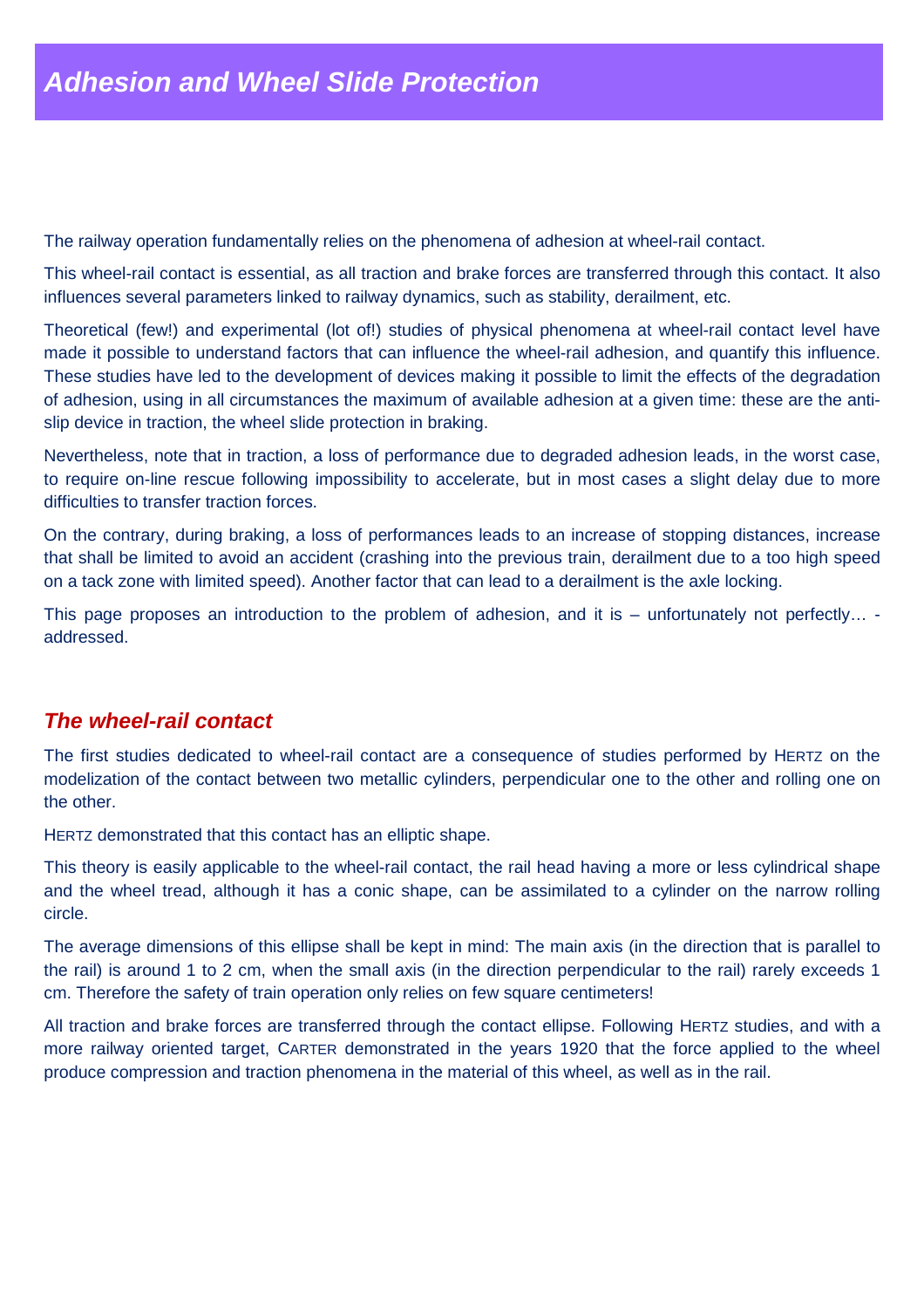

Stresses generated in the wheel during force transmission

The signs are inversed in each constituent (wheel and rail) depending on the fact that we are in traction or in braking.

These traction and compression stresses create elastic micro-deformations (i.e. that are reversible) into the materials of wheel and rail. These deformations limit two areas in the contact ellipse:

- A so called adhesion area, in which the relative speed, at microscopic level, of the wheel in relation to the rail is nil.
- A so called sliding area, in which the relative speed, at microscopic level, of the wheel in relation to the rail is not nil.



Division in two areas of the contact ellipse (braking case)

The slide in question here is not properly speaking a real slide, as it is the image of elastic deformations mentioned above: this is the reason why it is called pseudo-slide, or micro-slide. Thus if the wheel is observed in its whole – i.e. at macroscopic level – no slide can be detected.

The dimension of the pseudo-slide area is increasing when the traction or brake force is increasing.

When the pseudo-slide reaches around 1% relative value (i.e. referring to the translation speed of the vehicle), the pseudo-slide area covers the whole surface of the contact ellipse: the behavior then radically changes, and a macroscopic slide phenomenon can be observed. The moment where the real slide appears corresponds to the maximum instantaneous force that can be transferred to the rail in traction or braking. This force is, more or less, equal to the weight (vertical force) exerted on the wheel (i.e. the mass in kg multiplied by 9.81) multiplied by the adhesion coefficient. The latter corresponds to the adhesion that is physically available on the rail when the force has to be transferred.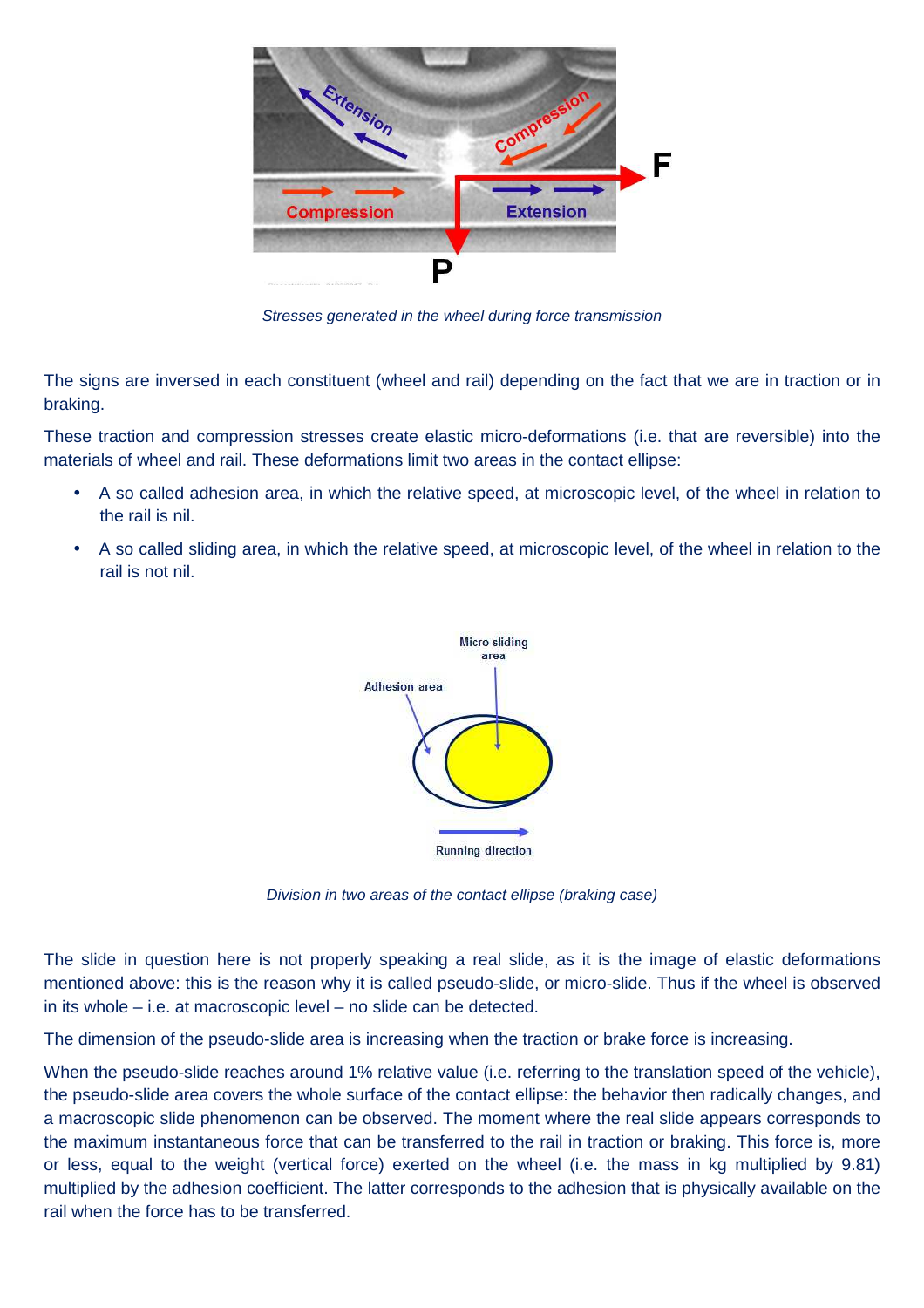# **Wheel-rail adhesion**

The pseudo-slide phenomenon has been perfectly modelized in the last 30 years by a Dutch scientist, Mr KALKER.

On the contrary, concerning the real slide phenomenon  $-$  i.e. when this slide exceeds 1% relative value  $-$  the theoretical studies were very quickly faced to limitations in terms of modelization, and did not succeed in establishing efficient models.

This is the reason why ORE, UIC Research Office (which is now ERRI), has launched at the very beginning of the years 1980 a working group on the adhesion between wheel and rail in braking. This working group has systematically explored this phenomenon by means of several tests campaigns in several countries, in order to highlight guidelines on the behavior of wheel-rail adhesion versus the different influential parameters that were identified. These campaigns have been the basis of the design of modern wheel slide protection devices, as we'll see further.

We will not detail here the history of these works, but will only provide some understanding lines. For the most curious, the publication "Chemins de Fer" (AFAC) has issued in number 452, written by Michel BOÎTEUX (former manager of Brake design office in SNCF during several years and convenor of the ORE working group on adhesion), a complete and detailed summary of these works.

## Definition of adhesion

In fact, two notions of adhesion can be defined:

- Required adhesion, which is the ratio between the traction of brake force and the weight applied on the wheel (the weight being the mass multiplied by the gravity acceleration, i.e. 9.81 m/s<sup>2</sup>).
- The available adhesion, which is the ratio between the maximum reaction authorized by the rail following effect of traction or brake force and the weight applied on the wheel.

Therefore, the axle does not slip nor slide as long as the required adhesion does not exceed the the available adhesion, the latter being variable as we'll see further.

Just a precision to close this topic: when using the equations of dynamics applied to an axle, and with a certain number of simplification hypothesis, it is easy to demonstrate that the required adhesion is equal to the ratio between the deceleration of the axle and the acceleration of gravity (i.e. 9.81 m/s²). The axle deceleration being the one of train when the axle is in pseudo-slide, the required adhesion is more or less the tenth (as 9.81 is near to 10...) of the train deceleration: therefore, train decelerating at 1 m/s<sup>2</sup> requires an average adhesion of 0.1 – i.e. 10% - at the level of each axle. Be careful!! This is true only during braking, as all vehicles of a train are braked: in traction, only some of the axles are driven, therefore the required adhesion shall be much higher than 10% to reach an acceleration pf 1 m/s<sup>2</sup>... (More or less: around 20% for a train with a 50% motorization ratio).

## Characterization of adhesion during braking

As seen above, adhesion can be characterized by two ranges, in relation to the slide between wheel and rail.

The slide is defined by the difference between the tangential speed of the wheel (linear speed at its circumference) and the translation speed of the vehicle. The relative slide is then defined as the ratio between this difference and the translation speed of the vehicle. This relative slide is given in %. Thus a relative slide of 100% corresponds to axle locking.

When the relative slide is lower than 1%, we have seen that the adhesion is issued from the pseudo-slide. When the slide is greater than 1%, the adhesion is changing differently in relation to the circumstances.

The theoretical study of the pseudo-slide, confirmed by the ORE tests, have demonstrated that in the range of pseudo-slide, the adhesion reaches a maximum called "KALKER's peak", or "α peak". This maximum corresponds in fact to the adhesion that is really available at the level of the rail.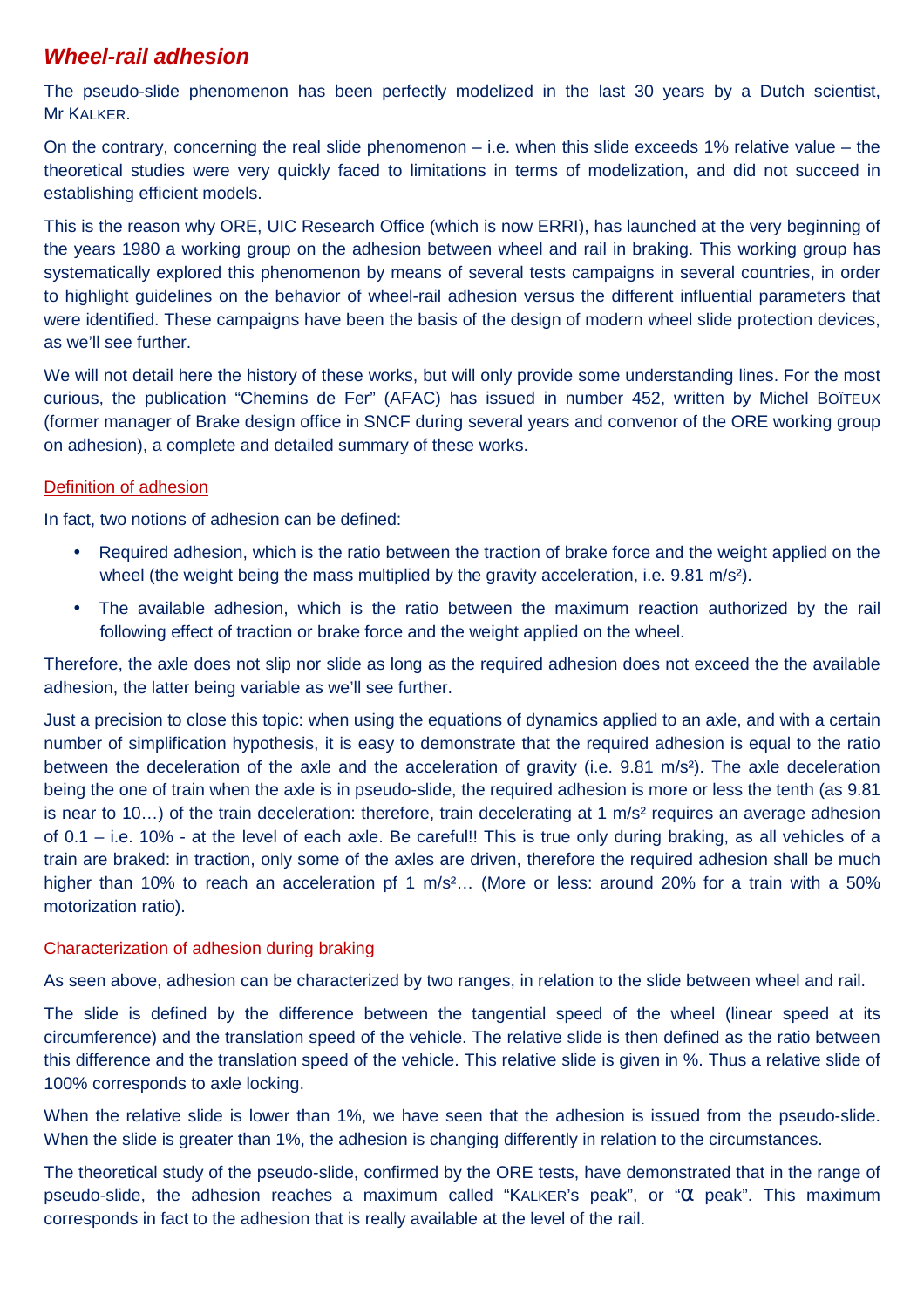ORE tests have then demonstrated that, when the relative slide increases over 1% (real slide range), the adhesion decreases dramatically. Anyway in some conditions, it can be noted that the adhesion re-increases: it passes through a second maximum value for a slide in the range of 15 to 20% then decreases again until it reaches the friction coefficient of steel on steel when the 100% value (locked axle) is reached.



Adhesion diagram in braking (scales are not correct)

The numerous tests performed by ORE have highlighted the properties of this second maximum value, commonly called "point B":

- The position of the point B strongly depends on the deceleration of the axle when starting to slide: the faster the axle starts to slide the lower is the adhesion on the point B. The point B does even not exists if the deceleration of the axle when slide is starting exceeds a certain value: we can then observe the dotted line on the diagram above, which can be qualified as the "natural law" of wheel-rail adhesion in braking, and represents the behavior that all railway engineers and technicians have observed during tenth of years.
- The above diagram, and thus the position of the point  $B e$ ven the existence of the latter are changing continuously during the time and in the space: when the wheel is rolling on the rail, the diagram changes every second, as well as for every rail centimeter…
- The adhesion on the point B is increasing during braking if the axle is regulated in sliding: this is the

This property – very important for brake engineers – is probably the result of several phenomena, among which:

- A mechanical cleaning effect by wheel slide on the rail at contact level
- A heating effect at the level of this contact, also due to slide.

Therefore, the adhesion on the point B, in relation to the vehicle, can be doubled within a few seconds in sliding, as it remains constant on the rail. This can also explain that when axles of several successive vehicles are regulated in sliding during braking on degraded adhesion conditions, the adhesion "seen" from each vehicle is increasing in direct relation to the position of the vehicle, from front to rear end of the train. It can then be often noted that there is no slide on the last vehicles.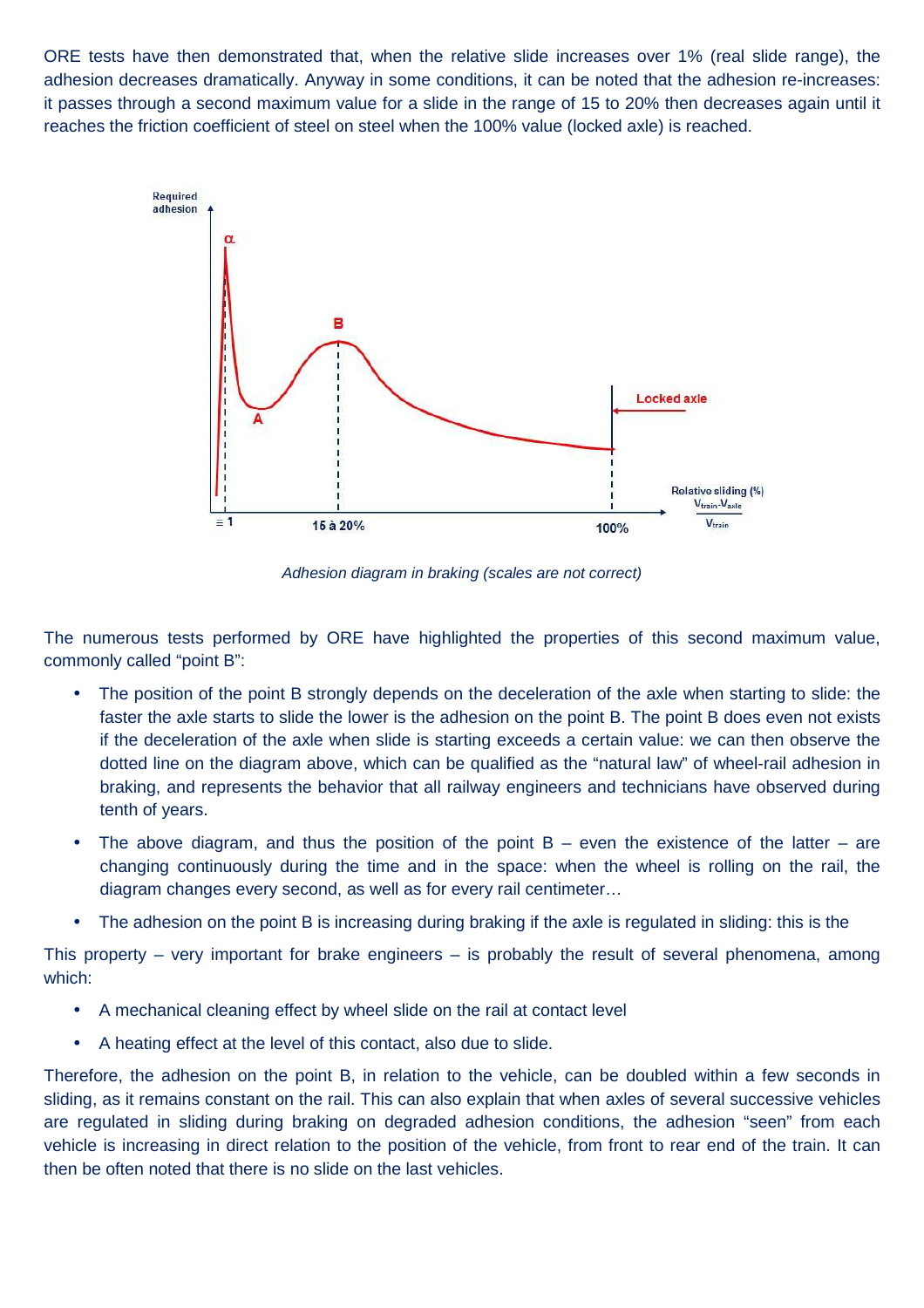#### Parameters that can influence the adhesion between wheel and rail

Several parameters can influence the adhesion between wheel and rail. Along these:

- The operating speed: the higher the latter is the lower will be the available adhesion at rail level. Thus a notably increase of adhesion can be observed at low and very low speeds.
- The load per axle: this is due to the fact that, for the same contact ellipse surface, the higher the contact pressure (image of the mass) is the lower is the adhesion. Then, the fact that it is considered that a high mass is required to improve the adhesion required comes from traction, for which the necessity to transfer a given force (e.g. to start a train) implies to increase the mass on motor axles so that the required adhesion remains within the limits of available adhesion (see above).
- The weather conditions: rain, snow, ice, temperature, air hygrometry, etc.
- The atmospheric and industrial pollution: the combustion of fossil energies in particular generates on the surface of the rail the presence of products that, as soon as they are mixed with a small amount of water, will produce on the rail surface a "greasy film" that will dramatically reduce the adhesion in urban and industrialized areas.
- The geographic localization: some areas, in particular the areas with lots of trees in the vicinity of tracks (which leads to the presence of wet dead leaves on the rail during autumn) are reputed as difficult.
- The respective wheel and rail profiles, as well as the wheel diameter: for an equal load, the greater the surface of the contact ellipse is the better will be the adhesion (see above); provided that this surface is linked to the wheel diameter (the greater the latter is the larger will be this surface) as well as to the wheel (conicity) and rail profiles.
- The wheel and rail materials: the contact ellipse surface depends on the deformation (thus on the characteristics) of the materials of the wheel and the rail; but the influence of these parameters remains low.
- The wheel tread surface status: the higher the roughness of the latter is the higher will be the available adhesion. This is the reason why some Operators are very kind of using tread brake, or to require installation of scrubbers. Nevertheless, this phenomenon only exists for cast iron of sintered brake shoes, which roughens the wheel tread, thus produces a rugged state; the composite brake shoes keep a polished state of the wheel tread, similar to the one observed for an axle that is brake only with disc brakes: in this case no improvement of adhesion can be expected.
- The track layout, and in particular the inclination angle of the rails (the latter haying a direct impact on the surface of the contact ellipse).

As can be observed, the influential parameters are numerous. Some of them can be managed (load per axle, type and wheel diameter, track layout, rail material, wheel tread surface state, etc.) when some others are random ones (in particular weather conditions and pollution): unfortunately, the latter are the most influential!...

## Usual values of adhesion

Speaking about values of adhesion between wheel and rail leads to get quite different opinions depending on the conditions, but also depending on the fact that you are discussing with a traction engineer or a brake engineer.

In the absolute, the adhesion on dry rail is statistically within an interval of 30 to 50% at very low speeds (few kph), then decreases very quickly. It can be estimated that it is around 15 to 20% for speeds comprised between 20 and 100 kph. Then, it decreases in a quite linear and slow way to reach around 9 to 10% at 300 kph.

When the rail is wet, the values do not exceed 10 to 15% at low speeds, to reach 4 to 5% at 300 kph.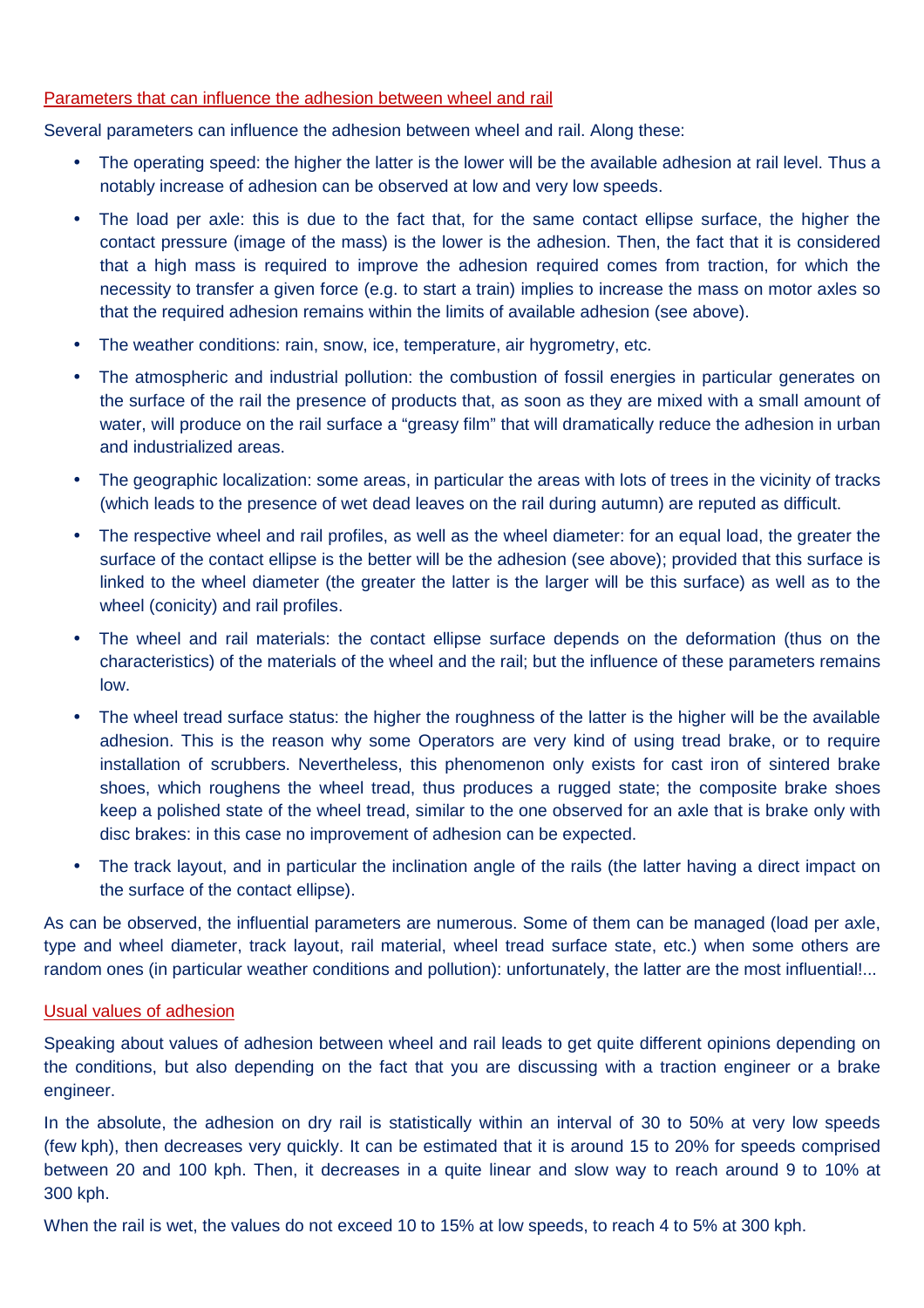On wet dead leaves, the adhesion is quite constant… but around 1 to 2%!

Traction engineers generally try to use the adhesion at the maximum, first because of the low number of motorized axles, secondly because the effects of a slipping do not endanger safety. Brake engineers shall be more careful, and are generally content with the lowest values in each range: the required adhesion in in braking is generally around 10 to 12%, and does not exceed 15% (values at low speeds). These values are now clearly specified in the international standards as well as in the Technical Specifications for Interoperability (TSI) issued at European level, and shall be considered as a basis for the definition of the brake forces.

## **The Wheel Slide Protection**

#### Why a wheel slide protection ?

Trains operation on a railway line is generally managed thanks to a signaling system based on the principle of track sections: the line is divided into track portions, each of them being protected by a signal.

The length of each section is an intrinsic parameter of the line, and thus defines the maximum speed of trains as well as their braking performances.

Nevertheless, in order to improve the number of trains, the Operators often reduce the length of track sections: this imposes to rolling stocks operated at high speed (160 kph and more) to have more and more hich braking performance levels.

Yet we have seen above that the required adhesion during braking is directly proportional to the brake force. Therefore, increasing the braking performances implies on high speed rolling stock required adhesion levels near to limits authorized on dry rail (around 15%). This observation has, in degraded adhesion conditions, various consequences:

- Important increase of stopping distances
- Wheel flats, consecutive to axle locking, these wheel flats possibly leading, in some circumstances, to a derailment.

This is the reason why the design of high speed rolling stocks (more than 160 kph) required the development of a device making it possible to avoid drawbacks due to degraded adhesion conditions, thus to comply with safety conditions of operation and of rolling stock.

So wheel slide protection was born.

## History of wheel slide protection

As specified by their name, the first wheel slide protection devices were designed to avoid slide, and in particular axle locking. Thus these mechanical or electronic (analogic) devices were acting by complete release of brake force as soon as a slide was detected on an axle, then the brake force was restored when the slide was disappeared. This type of device had not necessary a satisfying. It could even be dangerous, leading in some circumstances to great increases of stopping distances: from 60 to 115% observed during tests!

The strong development of digital electronics from the end of the years 1970 and the beginning of the years 1980 has enabled to realize more sophisticated and precise wheel slide protection devices.

In parallel, the theoretical and experimental studies of wheel-rail adhesion in braking has made it possible to better understand this phenomenon and the influential parameters, and in particular to demonstrate that, in some conditions, the adhesion vs slide characteristics has a maximum on which it is possible to regulate (see above).

Therefore, beginning of the years 1980 were developed the slide regulation type wheel slide protection devices, the principle of which being not only to completely release the brake, but to be able to regulate the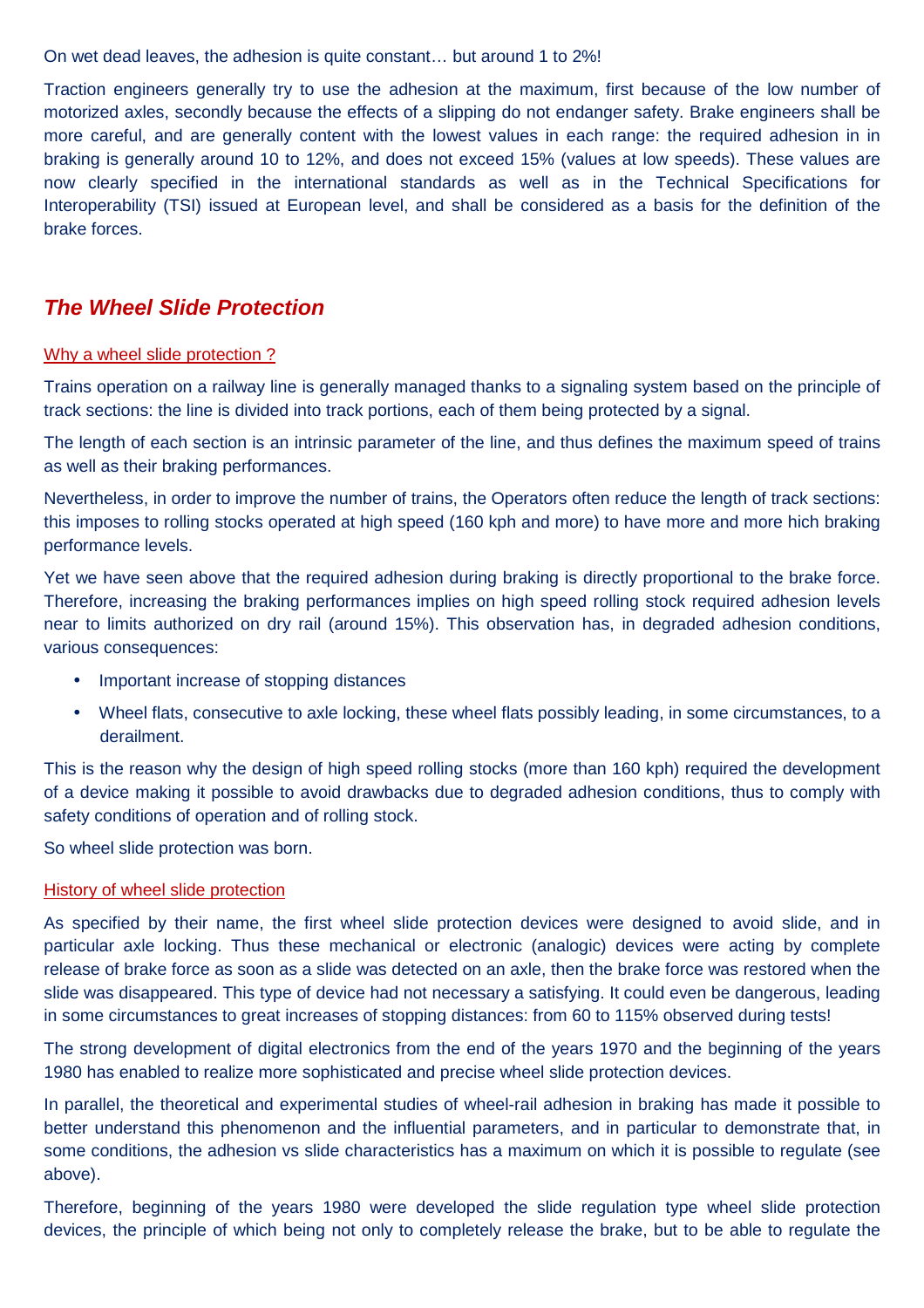brake force in real time in order to permanently keep during wheel and rail a constant slide corresponding to the maximum available adhesion (point B of the adhesion vs slide characteristic: see above).

The development of performing and cheap microprocessors and microcontrollers has enable within the last thirty years to develop very high-performing wheel slide protection devices, authorizing high brake force levels while limiting the increase of stopping distances and ensuring the protection of rolling components in degraded adhesion conditions.

#### Operating principles of the modern wheel slide protection

The slide regulation type modern wheel slide protection device is the second generation of wheel slide protection, developed from the end of the years 1970.

Of the electronic type, often with a microprocessor, it makes it possible to regulate the slide between wheel and rail in order to permanently adapt the brake force to the maximum available adhesion.

This type of wheel slide protection generally uses a reference speed calculation algorithm (reconstitution of the vehicle speed) and a correction calculation algorithm using criteria of axle speed difference vs this calculated reference speed, of axle acceleration and of axle jerk (derivation of the acceleration).

The slide regulation wheel slide protection calculates a brake force correction, then requires a correction of the brake demand (case of a wheel slide protection integrated in a brake control electronic unit), or directly a correction of the pressure in the brake cylinders. The latter is performed, in the case of a brake with pneumatic actuation, by means of wheel slide protection dump valves (electro-pneumatic valve with two coils, that can provide three states: open, stable downstream pressure that is lower than or equal to the upstream one, exhaust of the downstream pressure).



Operating principle of a slide regulation wheel slide protection (axle per axle regulation configuration)

Depending on the type of vehicle, of its braking power and operating speed, the force regulation can be performed bogie per bogie or axle per axle, the speed measurement being in all cases performed on an axle per axle basis (even wheel per wheel for some tramway bogies). It is clear that an axle per axle regulation provides better performances than a bogie per bogie one.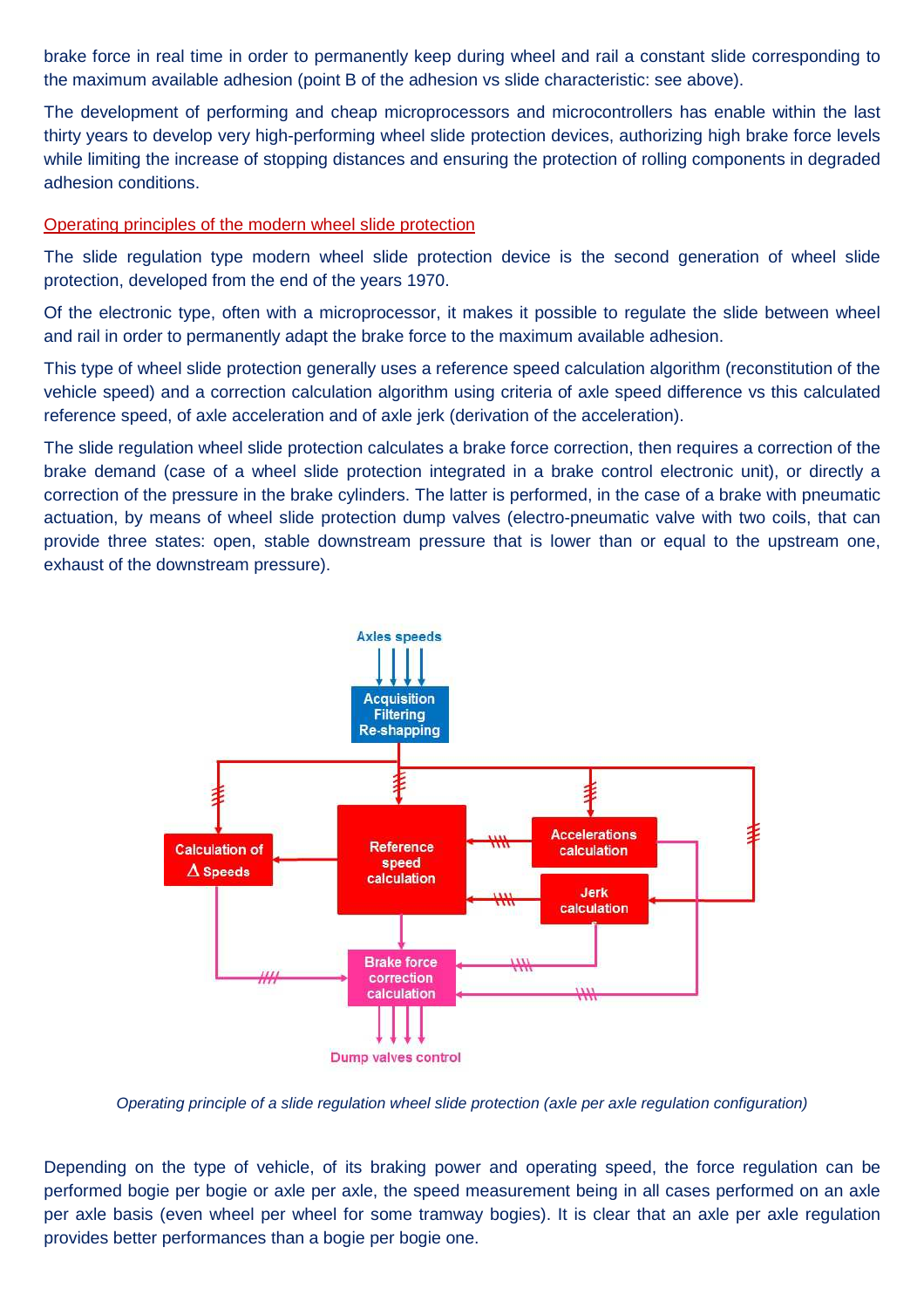This type of wheel slide protection is nowadays installed on all recent rolling stocks, without exception : TGVs of course, but also locomotives (in France : BB 26000, BB 36000, BB 27000/37000), passenger coaches (most of the Corail cars), electric and diesel multiple units (MI2N, TER2Npg and ng, XTER, ATER, ZTER, AGC, Regiolis, Regio2N), steel wheels metros (the rubber tyre metros do not need it…), tramways (all CITADIS and their foreign counterparts).

## Performances of modern wheel slide protection devices

Depending on the cases, wheel slide protection devices make it possible to limit the increase of stopping distance of a train at 10 to 25% versus the stopping distance on dry rail, the adhesion in front of the first axle of the train being in the range of 5 to 8%. The longer the train is the shorter is the increase of stopping distance, as the wheel slide regulation on the first vehicles enable the last ones to brake on a rail that is equivalent to a dry rail (see above).

The following example shows braking of a Corail coach during an uncoupled test, the adhesion being artificially degraded by spraying on the rail in front of the first axle a mixture of water and a soapy product: the increase of stopping distance is around 36%, but it concerns a single vehicle test (so a very unfavorable configuration).



Example of braking on degraded adhesion conditions (uncoupled test)